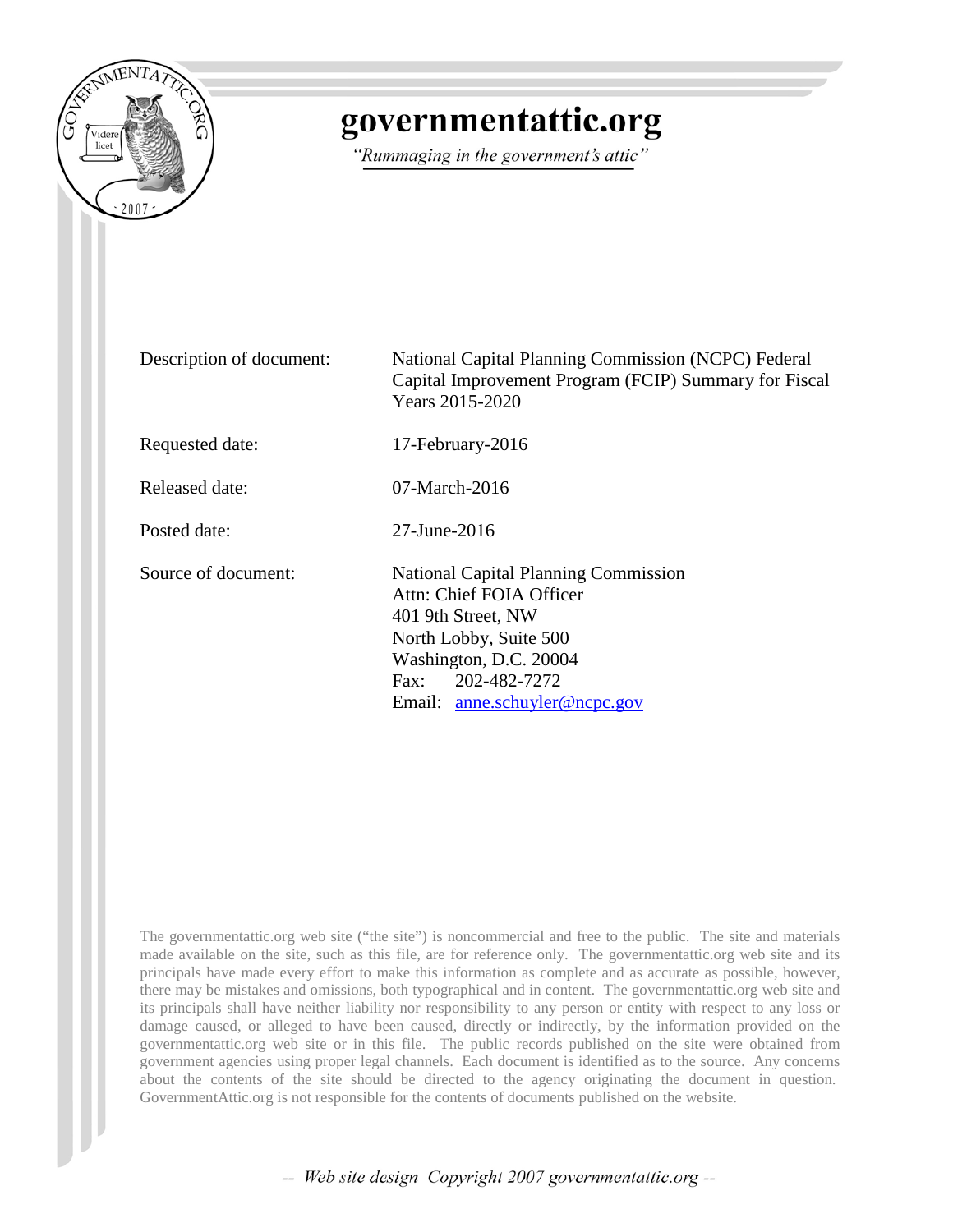

March 7, 2016

### Copy by Electronic Mail

I am writing in response to your Freedom of Information Act request to the National Capital Planning Commission ("NCPC") dated February 17, 2016 and received in this office on February 23, 2016.

In your letter, you request a copy of the Fiscal Year 2015 to Fiscal Year 2020 FCIP.

In response to your request, I am attaching the responsive record.

There is no charge associated with this request because it took less than two hours of search time and the information provided is in electronic form.

This determination may be appealed administratively within sixty days of the date of this letter by writing to the Chairman, National Capital Planning Commission, 401 9<sup>th</sup> Street, NW, North Lobby 5<sup>th</sup> Floor, Washington, D.C. 20004. You should clearly mark your envelope and letter: "Freedom of Information Appeal." Be advised the NCPC adopted new FOIA regulations effective March 31, 2014, and a copy of the new regulations may be accessed at www.ncpc.gov.

If you need any further assistance, please contact me at the above address or you may reach me at (202) 482-7223.

Sincerely,

 $R.5$ chuyt

Anne R. Schuyler General Counsel & Chief FOIA Officer

Attachments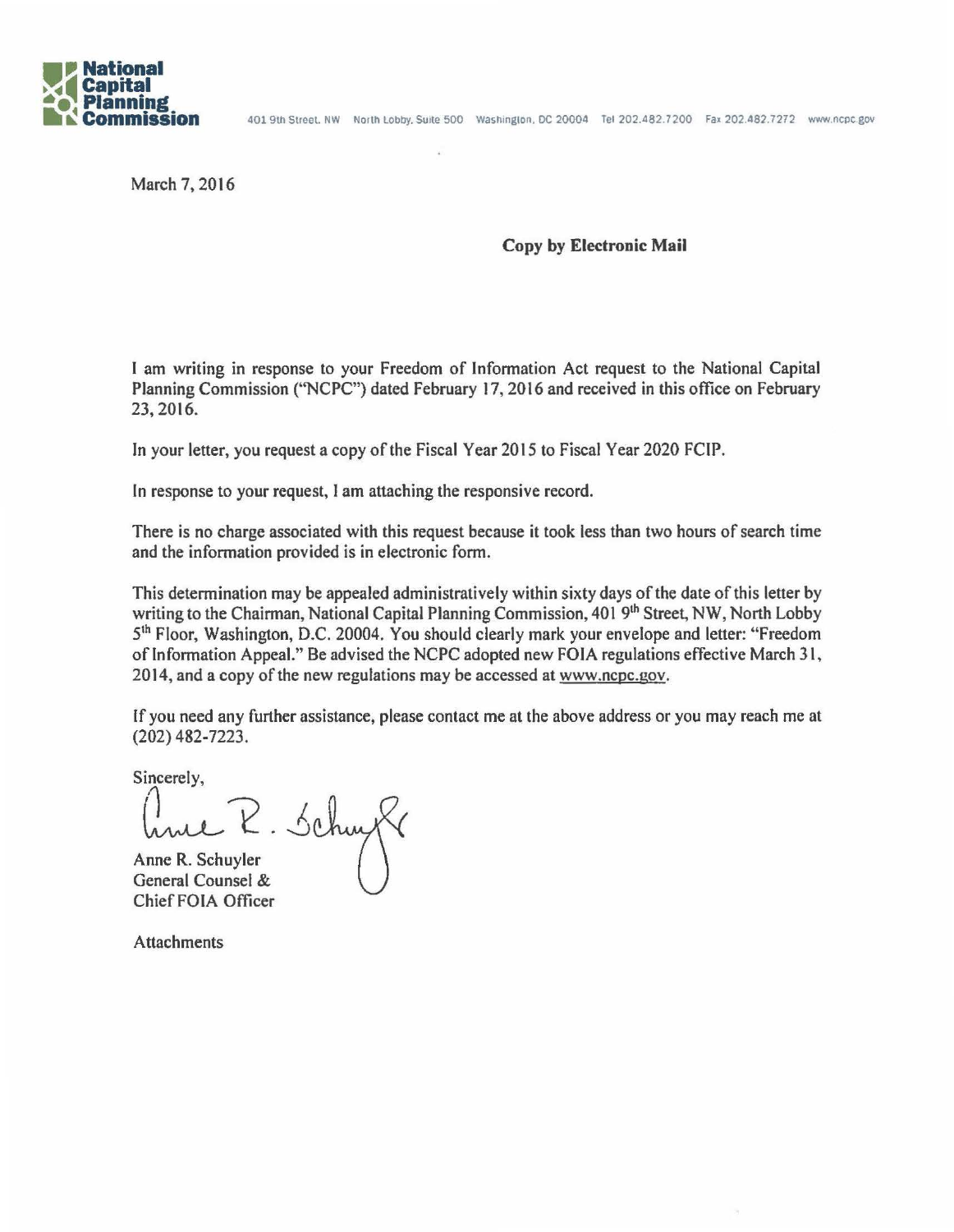

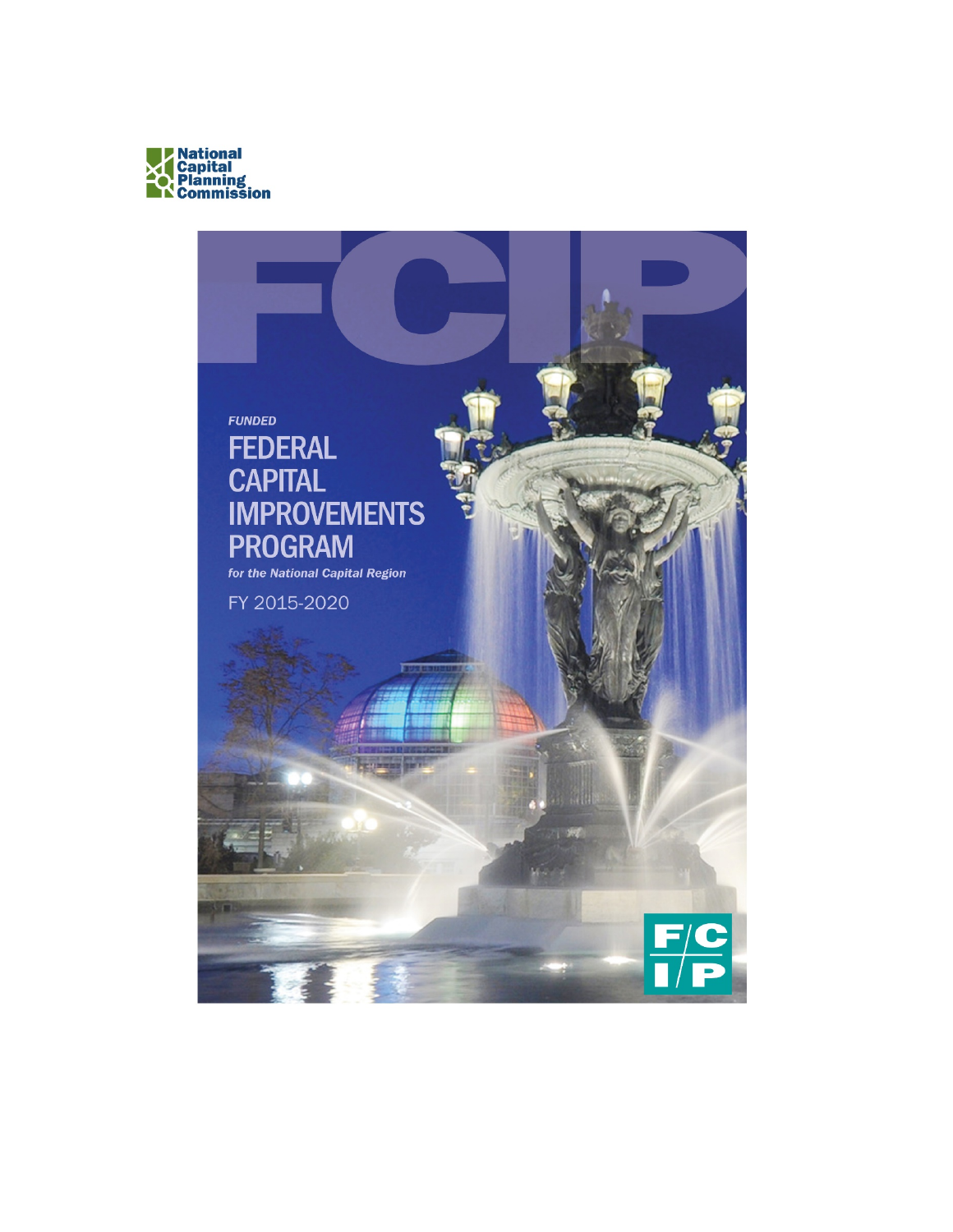# Federal Capital Improvement Program (FCIP) Summary for Fiscal Years 2015–2020

The National Capital Planning Commission (NCPC) is responsible for planning the orderly development of the federal establishment in the National Capital Region (NCR). The NCR consists of the District of Columbia, the official seat of federal government, and the surrounding counties within Maryland and Virginia including: Montgomery, Prince George's, Arlington, Fairfax, Loudoun, and Prince William counties.

Each year NCPC evaluates capital improvement projects proposed by federal agencies. NCPC evaluates projects based on the extent to which they conform to planning and development policies in the region as described in plans and programs adopted by the Commission, regional planning bodies, and local and state governments (including the *Comprehensive Plan for the National Capital: Federal Elements* and other plans prepared by the NCPC). NCPC's recommendations help inform the Office of Management and Budget's (OMB) decisions about proposed capital projects for inclusion in the President's Annual Budget. NCPC also uses the FCIP to guide its planning activities in the region. A project's inclusion in the FCIP neither represents a commitment by a federal agency to propose funding nor a commitment by OMB to approve funding in subsequent budgets.

Upon release of the President's Annual Budget, NCPC compiles from agency data a list of funded projects for public distribution. This document represents those capital projects endorsed by the President and allocated funding.

The approved projects authorized and funded in the President's Fiscal Year 2016 Budget and their descriptions are presented below**. Note: All dollar amounts listed are presented in thousands (\$000).**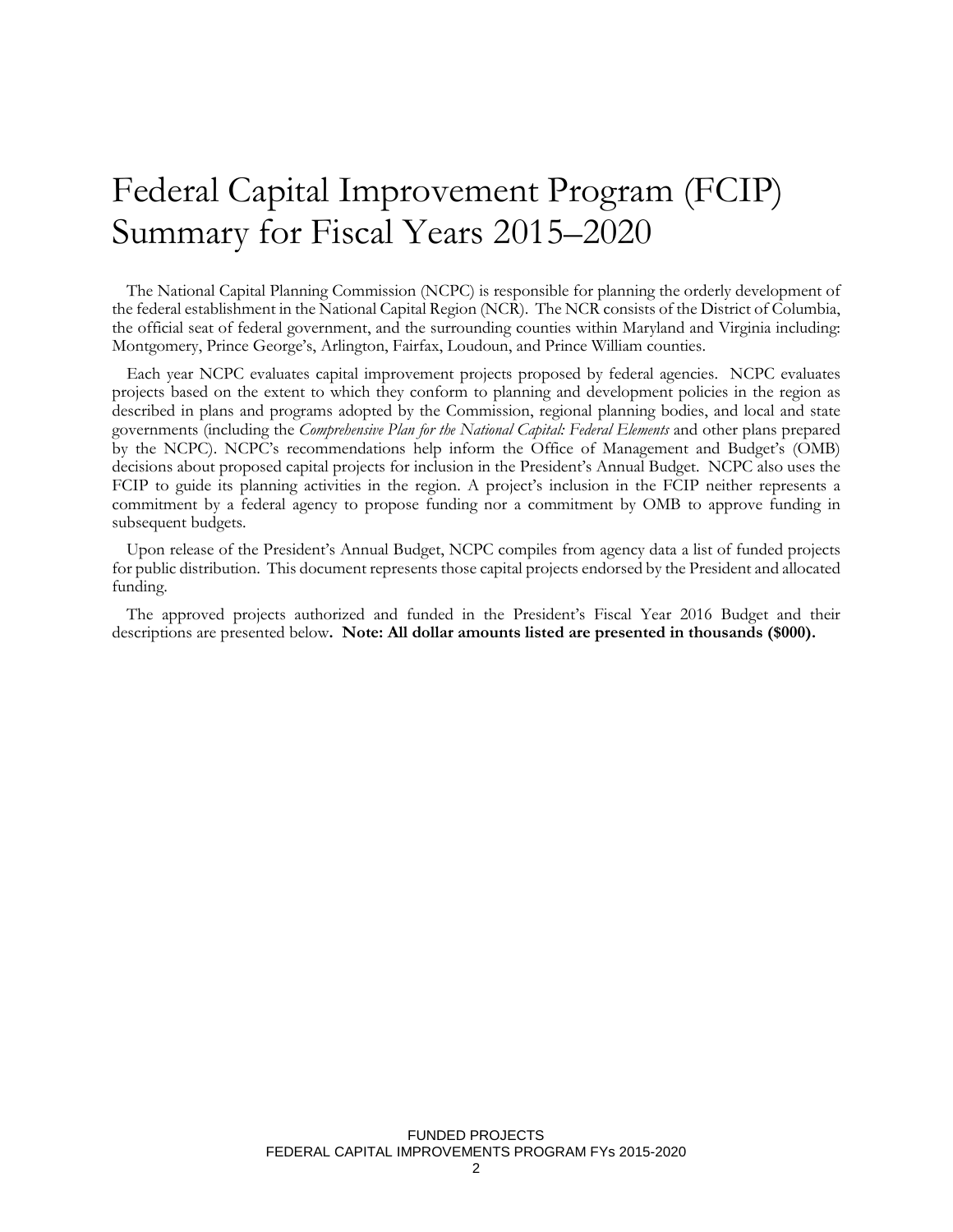## Department of Health and Human Services

## NATIONAL INSTITUTES OF HEALTH

BETHESDA, MONTGOMERY COUNTY, MARYLAND

#### ASSURE/EXPAND CHILLED WATER CAPACITY, BETHESDA

 *GREEN*

| <b>Prior Funding</b>           | Total Funded FY 2015 | <b>Total Project Cost</b> |
|--------------------------------|----------------------|---------------------------|
| 6.350                          | 78.210               | 84.560                    |
| --<br>$\overline{\phantom{a}}$ | - -<br>____          | _ _ _ _ _ _ _ _ _         |

The project, Assure/Expand Chilled Water Capacity, consists of the renovation of approximately 72,547 GSF of an existing multi-level chiller plant building (Building 34/34A) located to the West of the main Central Utility Plant (Building 11) at the corner of Lincoln Drive and the Service Road West. Formally, this building housed 6 chillers and 12 cooling towers with associated piping, pumps and electrical services which have been decommissioned and have not been used for several years. This project will remove existing equipment, piping, pumps and selective electrical services as well as remove any hazardous materials and existing concrete equipment pads. Selective demolition may be required as needed to provide for refurbished concrete slabs, metal bracing, mezzanine metal grates, roofing, precast concrete, brickwork etc. Interior walls, doors, and finishes will be replaced. Concrete pathways and stairs will be replaced and/ or repaired. All new fire protection systems will be required. The plant will be designed to accommodate three (3) new 5000 ton chillers. The work will also include associated pumping, cooling towers, piping, concrete equipment pads and electrical services. An electric driven chiller will be used to develop the Program of Requirements of the project. The plant will be designed to include a noise abatement plan to minimize the level of noise emanating from the cooling towers and fans and the impact of this noise on neighboring communities and NIH campus. Sound levels at the periphery of the NIH campus will be continuously measured. Design will include the installation of sound-absorbing acoustical panels, selection of cooling towers with low noise generation characteristics, and implementation of variablefrequency drives on cooling tower fans.

This project first appeared in the FYs *2013-2018* program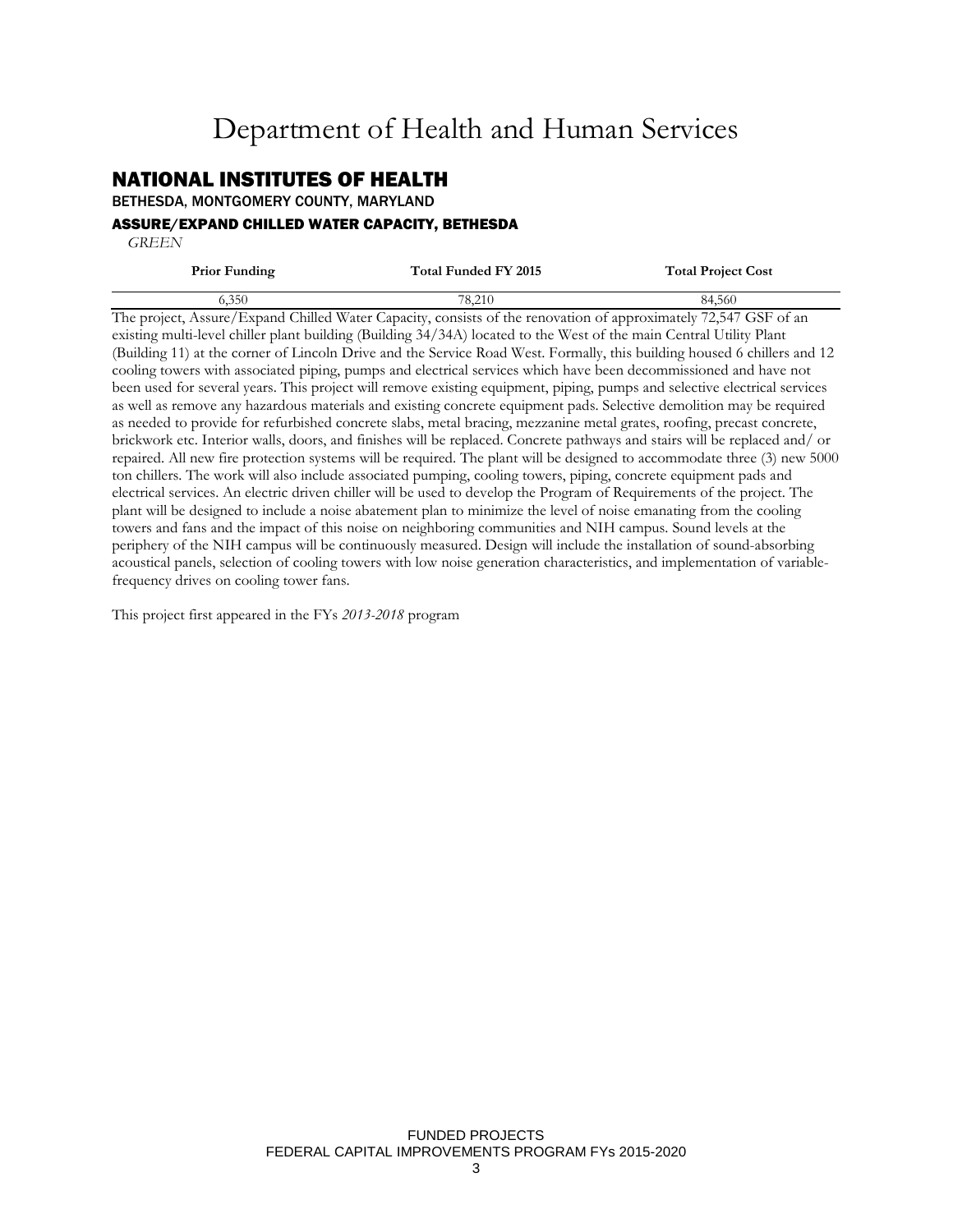## General Services Administration

## GSA

#### WASHINGTON, DISTRICT OF COLUMBIA

#### SAINT ELIZABETHS WEST CAMPUS-DHS CONSOLIDATION

 *YELLOW*

| <b>Prior Funding</b> | Total Funded FY 2015                                                                                          | <b>Total Project Cost</b> |
|----------------------|---------------------------------------------------------------------------------------------------------------|---------------------------|
|                      | 144.000                                                                                                       | 250,534                   |
|                      | GSA seeks funding for the development of the DHS consolidated headquarters at St. Elizabeths Campus. The West |                           |

Campus is a 176-acre National Historic Landmark that included 70 existing buildings containing approximately 1.2 million gsf of existing space. Several existing buildings have been demolished to make way for the USCG headquarters; as of September 30, 2012, there were 61 buildings remaining that contain approximately 1 million gsf. The portion of the DHS program to be housed on the East Campus requires the development of between 8 and 10 acres of land with supporting infrastructure and access to ensure the DHS Headquarters facility's operation is one secure campus. Key to access for DHS is development of the interior road system of the East Campus, including access points on Martin Luther King, Jr. and Alabama Avenues. Funds related to that portion of the overall project are labeled Road Development in Part VI; Phase 2-b. Infrastructure requirements do not require authorization. The site will be developed in accordance with guidelines set out in the Master Plan as amended and/or as a result of continued compliance with NHPA and NEPA during specific project designs. Accordingly, CFA approved the design of the USCG headquarters on November 19, 2009 and NCPC approved it on January 7, 2010. Authorization and appropriations for Phase 1 of the project, construction of a new headquarters facility for the USCG, have already been obtained. Development Phase 2-a includes construction of office space to consolidate DHS headquarters and the DHS Operations Center (DOC), house leadership presences of various DHS components such as Secret Service, and provide amenity space; Phase 2-b proposes the construction of a new headquarters facility for FEMA plus amenity space and road improvements on site. Parking will also be included with both sub phases. Development Phase 3 will accommodate remaining elements of DHS headquarters units, that is, significant presences of the TSA, CBP, and ICE. The project will include existing space rehabilitated and updated to current building standards plus construction of new space. GSA funding in Fiscal Year 2014 for rehabilitation of the Center Building plus related structures and infrastructure as well as historic preservation measures; these appropriations will permit GSA to house the DHS Secretary and other DHS leadership elements on the West Campus. GSA funding in Fiscal Year 2015 will be used for continued development of the campus by completing the access road from Shepherd Parkway to Malcolm X Avenue, constructing an interchange from Malcolm X Avenue and Interstate I-395, and for the rehabilitation of the Center Building.

This is a new project in the *2015-2020* program

#### DEPARTMENT OF COMMERCE, HERBERT C. HOOVER BUILDING MODERNIZATION

 *GREEN*

| <b>Prior Funding</b> | Total Funded FY 2015 | <b>Total Project Cost</b> |
|----------------------|----------------------|---------------------------|
|                      | 150.900              | 150.900                   |

The General Services Administration (GSA) requests funding for the ongoing modernization of the Herbert C. Hoover Building (HCHB), the headquarters for the Department of Commerce (DOC). HCHB, a National Historic Landmark, located at 1401 Constitution Avenue, NW, Washington, DC provides approximately 1 million usable square feet (usf) of space for the DOC. The building is being modernized in eight phases, with the first dedicated to the design of the entire modernization and the construction being addressed in equal segments throughout the remaining seven phases. The first three phases were funded in Fiscal Years 2003, 2004, 2006 and 2009. To date, approximately 238,000 usable square feet (usf) of the building has been modernized. Major Work Items Replacement of the HVAC, plumbing and electrical systems; installation of new civil outfalls and replacement of the domestic water supply system; replacement of the fire/life safety system; restoration of windows during installation of blast-resistant storm windows; installation of a new exterior perimeter security system; revisions at building entrances to meet Architectural Barriers Act Accessibility Standard (ABAAS) requirements; abatement of asbestos materials, polychlorinated biphenyls (PCBs) and lead paint; interior construction including the recapture of space, restoration of restrooms (includes adjustments to ABAAS) and cleaning and restoration of historic materials and finishes; cleaning and restoration of the building exterior; replacement

### FUNDED PROJECTS FEDERAL CAPITAL IMPROVEMENTS PROGRAM FYs 2015-2020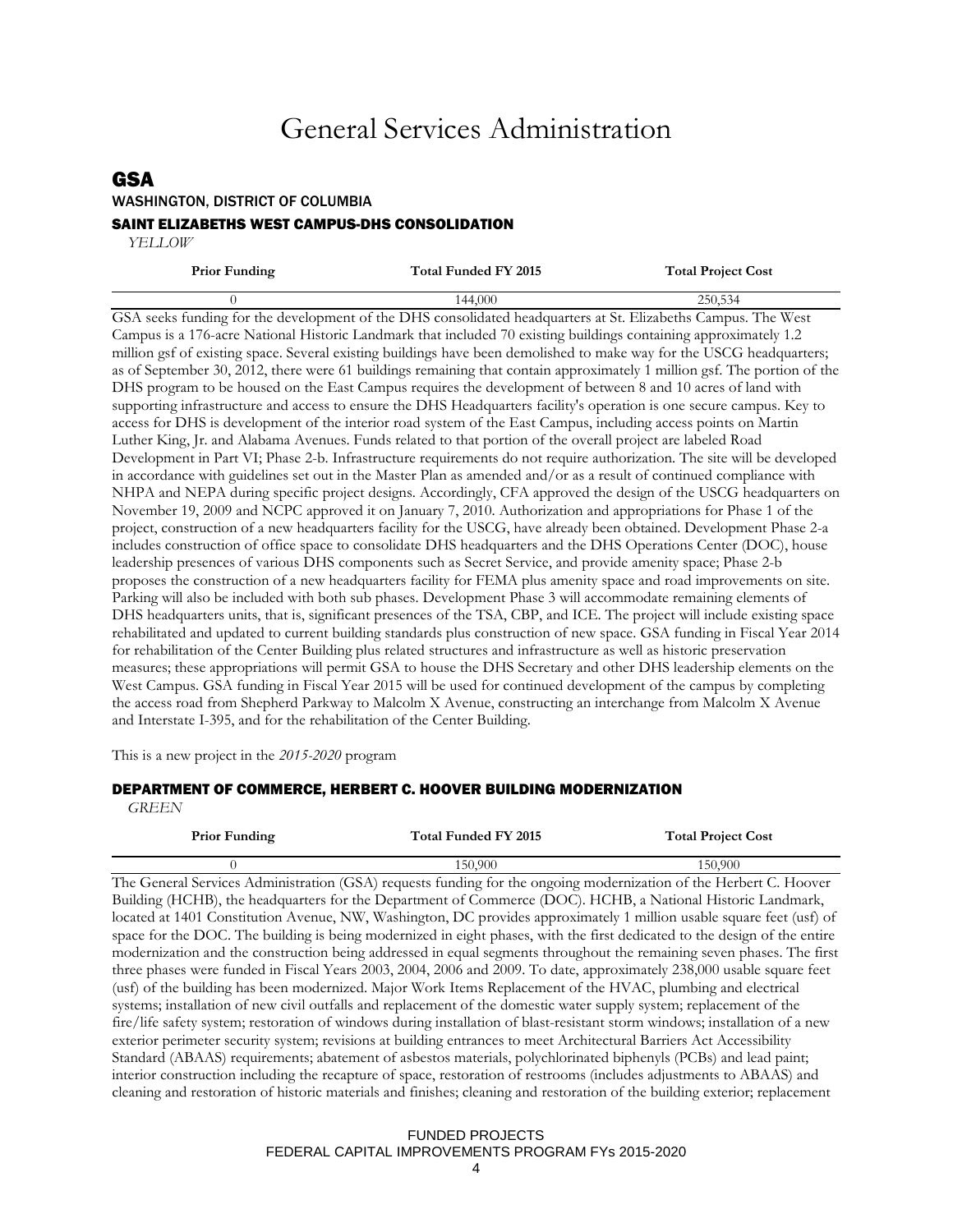of obsolete equipment; replacement of ceiling and lighting systems; remediation of some existing structural issues; and seismic upgrades at egress stairwells.

This is a new project in the *2015-2020* program

#### DEPARTMENT OF STATE, HARRY S TRUMAN BUILDING MODERNIZATION

 *GREEN*

| <b>Prior Funding</b> | Total Funded FY 2015 | <b>Total Project Cost</b>                          |
|----------------------|----------------------|----------------------------------------------------|
|                      | 15.530               | 15.530                                             |
| _____<br>$\sim$      |                      | ___<br>$\sim$ $\sim$ $\sim$ $\sim$ $\sim$<br>$  -$ |

GSA is seeking construction funds to support the on-going multi-phased modernization of the Harry S Truman (Main State) Building. The modernization project for the Main State Department was submitted and authorized August 1, 1996. Phase V work will included demolition and build-out of the west section of the North Court area. The build-out will include replacing all HVAC systems, electrical and plumbing systems, installing an automatic fire sprinkler system with fire pumps, replacing the elevators, and providing all new office and support spaces. In addition, technology has become more efficient since the construction documents were finished, so HVAC and electrical systems will be modified to take advantage of new efficiencies. This phase will include modernization of the elevators.

This is a new project in the *2015-2020* program

#### FRANCES PERKINS BUILDING, FIRE AND LIFE SAFETY SYSTEMS

 *GREEN*

| <b>Prior Funding</b> | Total Funded FY 2015                                    | <b>Total Project Cost</b> |
|----------------------|---------------------------------------------------------|---------------------------|
|                      | 16.320                                                  | 16.320                    |
| .                    | $\mathbf{D}$ is $\mathbf{D}$ in the set of $\mathbf{D}$ |                           |

This existing fire alarm system in the Frances Perkins Building is outdated and needs to be upgraded to provide emergency communications features and to comply with the National Fire Alarm Code and current GSA requirements. The manufacturer is no longer maintaining this type of system and spare parts are not available and must be fabricated at significant cost to the Government. If the system fails, the building and occupants will be without a centralized way to be notified in the event of a fire emergency. In addition, the system does not have a voice component which would permit its use for other types of non-fire emergencies.

This is a new project in the *2015-2020* program

*GREEN*

| <b>Prior Funding</b> | Total Funded FY 2015 | <b>Total Project Cost</b> |
|----------------------|----------------------|---------------------------|
|                      | 7.091                | 7.091                     |

The elevators at the General Services Administration Headquarters Building are in need of upgrades to ensure reliability. These elevators are not a part of the first phase of the current modernization project and have passed their useful life and need to be replaced. Numerous problems have been and continue to be reported and expensive and sustained outages are common due to difficulty finding parts.

This is a new project in the *2015-2020* program